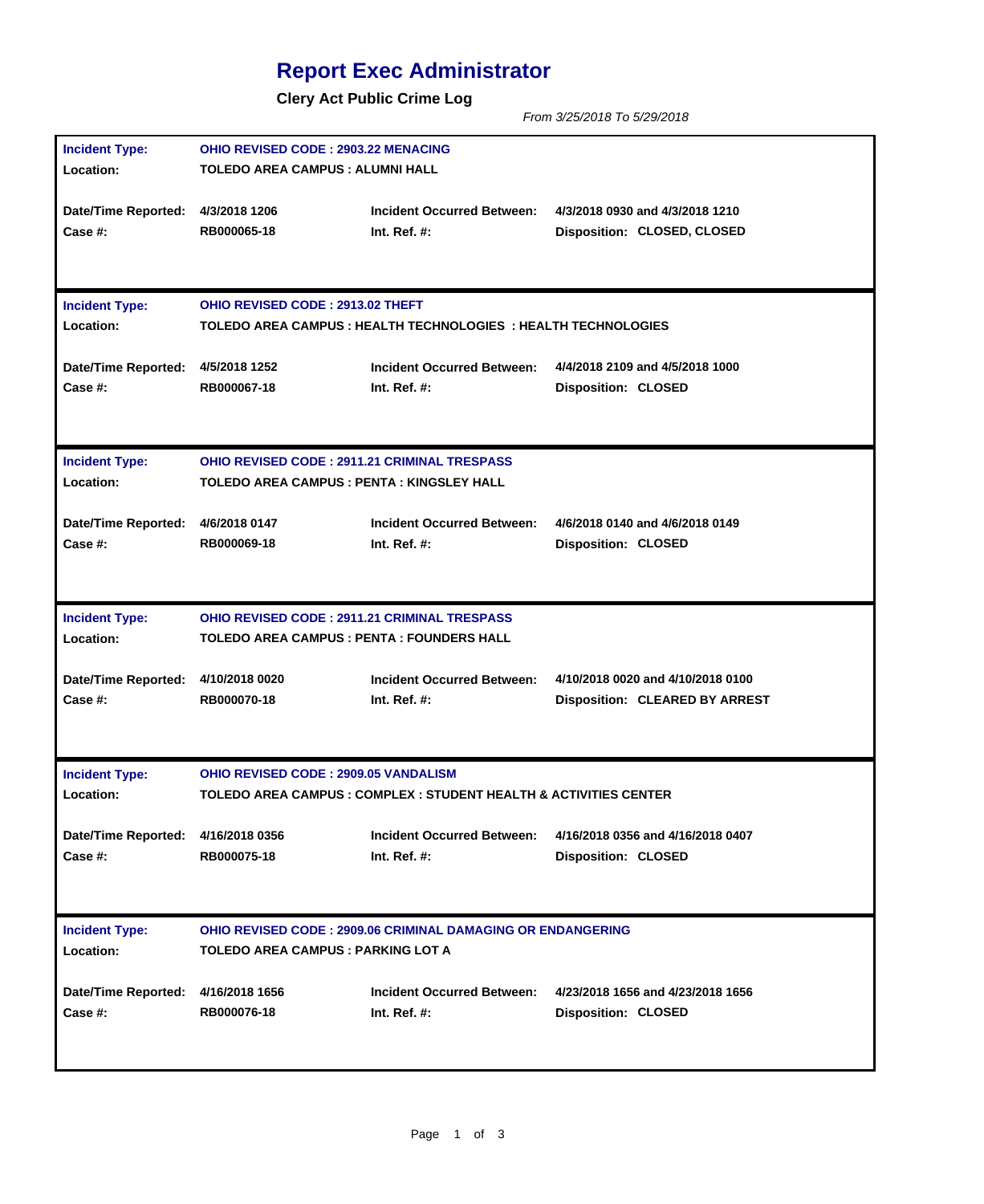| <b>Incident Type:</b>                         | <b>OHIO REVISED CODE: 2911.21 CRIMINAL TRESPASS</b>                            |                                                            |                                                                                    |  |  |  |
|-----------------------------------------------|--------------------------------------------------------------------------------|------------------------------------------------------------|------------------------------------------------------------------------------------|--|--|--|
| Location:                                     | <b>TOLEDO AREA CAMPUS : COLLEGE HALL</b>                                       |                                                            |                                                                                    |  |  |  |
| Date/Time Reported: 4/24/2018 1250            | RB000082-18                                                                    | <b>Incident Occurred Between:</b>                          | 4/24/2018 1036 and 4/24/2018 1038                                                  |  |  |  |
| Case #:                                       |                                                                                | Int. Ref. $#$ :                                            | <b>Disposition: CLOSED</b>                                                         |  |  |  |
| <b>Incident Type:</b>                         | <b>OHIO REVISED CODE: 2903.22 MENACING</b>                                     |                                                            |                                                                                    |  |  |  |
| Location:                                     | <b>TOLEDO AREA CAMPUS : TRANSPORTATION TECHNOLOGIES</b>                        |                                                            |                                                                                    |  |  |  |
| <b>Date/Time Reported:</b>                    | 4/25/2018 1105                                                                 | <b>Incident Occurred Between:</b>                          | 3/23/2018 0800 and 4/23/2018 1540                                                  |  |  |  |
| Case #:                                       | RB000087-18                                                                    | Int. Ref. $#$ :                                            | Disposition: CLOSED, CLOSED                                                        |  |  |  |
| <b>Incident Type:</b>                         | <b>OHIO REVISED CODE: 2909.06 CRIMINAL DAMAGING OR ENDANGERING</b>             |                                                            |                                                                                    |  |  |  |
| Location:                                     | TOLEDO AREA CAMPUS : COMPLEX : MATH/SCIENCE                                    |                                                            |                                                                                    |  |  |  |
| Date/Time Reported: 4/27/2018 1655            | RB000091-18                                                                    | <b>Incident Occurred Between:</b>                          | 4/27/2018 1400 and 4/27/2018 1700                                                  |  |  |  |
| Case #:                                       |                                                                                | Int. Ref. $#$ :                                            | <b>Disposition: CLOSED</b>                                                         |  |  |  |
| <b>Incident Type:</b>                         | <b>OHIO REVISED CODE : 2917.21 TELECOMMUNICATIONS HARASSMENT</b>               |                                                            |                                                                                    |  |  |  |
| Location:                                     | <b>TOLEDO AREA CAMPUS : ALUMNI HALL</b>                                        |                                                            |                                                                                    |  |  |  |
| Date/Time Reported: 4/30/2018 1010<br>Case #: | RB000092-18                                                                    | <b>Incident Occurred Between:</b>                          | 4/28/2018 1049 and 4/30/2018 1010<br>Disposition: OPEN - INACTIVE, OPEN - INACTIVE |  |  |  |
|                                               |                                                                                | Int. Ref. $#$ :                                            |                                                                                    |  |  |  |
| <b>Incident Type:</b><br>Location:            | <b>OHIO REVISED CODE: 2903.22 MENACING</b><br>TOLEDO AREA CAMPUS : ALUMNI HALL |                                                            |                                                                                    |  |  |  |
| Date/Time Reported: 4/30/2018 1010            | RB000092-18                                                                    | Incident Occurred Between:                                 | 4/28/2018 1049 and 4/30/2018 1010                                                  |  |  |  |
| Case #:                                       |                                                                                | Int. Ref. $#$ :                                            | Disposition: OPEN - INACTIVE, OPEN - INACTIVE                                      |  |  |  |
| <b>Incident Type:</b><br>Location:            | <b>OTHER: DEATH INVESTIGATION</b>                                              | <b>OWENS STATE COMMUNITY COLLEGE : FINDLAY AREA CAMPUS</b> |                                                                                    |  |  |  |